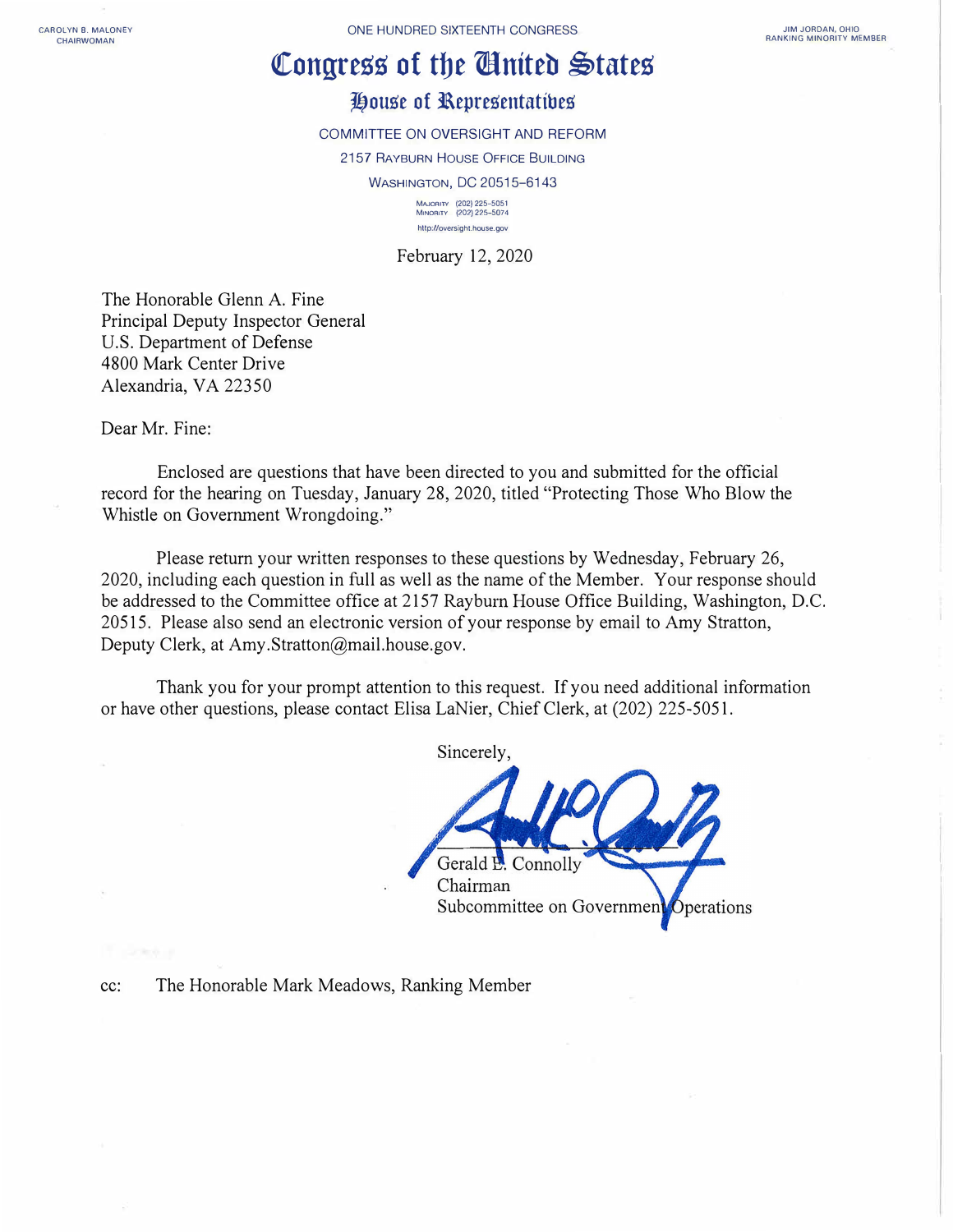## **Questions for The Honorable Glenn A. Fine** Principal Deputy Inspector General, U.S. Department of Defense

## **Questions from Chairman Gerald E. Connolly**

January 28, 2020, Hearing: "Protecting Those Who Blow the Whistle on Government Wrongdoing."

- 1. On January 16, 2020, the Government Accountability Office (GAO) released a decision that found "OMB withheld from obligation funds appropriated to the DoD for security assistance to Ukraine" ... and "violated the Impoundment" Control Act." That's a finding of misconduct from the non-partisan GAO. What is the role of the Department of Defense Office of Inspector General (DOD OIG) in following up on GAO's findings to determine the effects of the withheld obligating funding on DOD, its staff, and its mission?
- 2. An important role of inspectors general is to investigate government misconduct. On November 12, 2019, you wrote to Senate Democrats, declining to open an investigation into the DOD's "delay in providing Ukraine Security Assistance Initiative funding." In your response you stated that the questions related to the delay in funding were "significant," but cited ongoing congressional investigations as a reason for not pursuing an investigation at the time. Given the new congressional context, what actions does the DOD IG plan to take to investigate these "significant" findings?
- To your knowledge, has President Trump ordered the Department of Defense not 3. to cooperate with any IG investigations related to the withholding of Ukraine security assistance?
- $4.$ To your knowledge, has President Trump ordered DOD OIG not to investigate any topics related to the withholding of Ukraine security assistance?
- 5. Have you ever had to battle the executive branch on questions of privilege? Have you ever successfully acquired information that was initially the subject of a privileged claim?
- 6. Are there additional authorities that an IG could use to ensure whistleblowers are afforded the protections they deserve?
- 7. Under the Inspector General Act of 1978, IGs can disclose the identity of a whistleblower either when the IG has consent from the employee or when disclosure becomes unavoidable during the investigation. Can you explain what it means for a disclosure to become "unavoidable"?